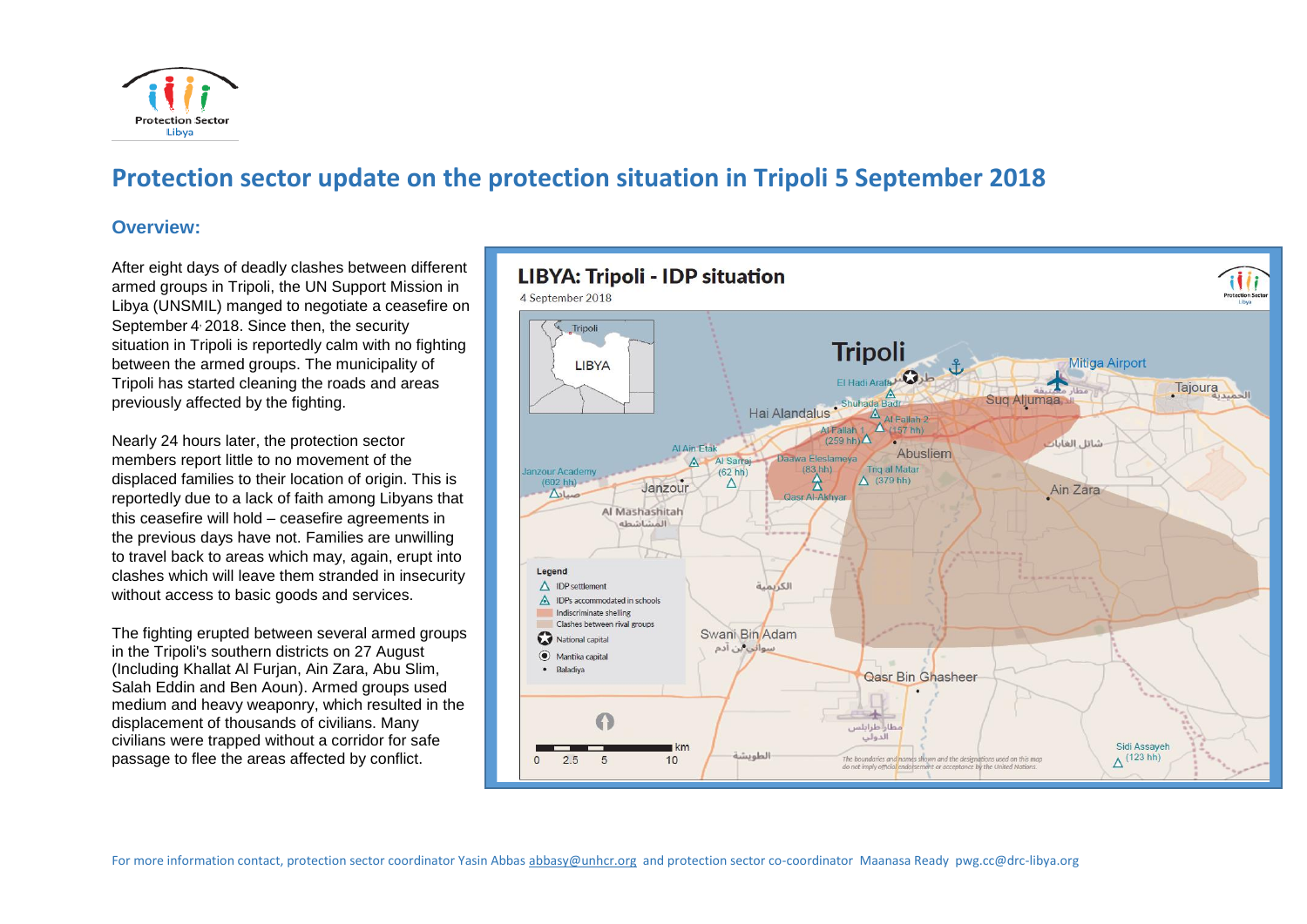

Over the course of eight days, more than 1800 families were displaced to several locations in Tripoli and across Libya. Additionally, according to the Ministry of Health (MoH) 61 persons (including 21 civilians) were killed and more than 150 were injured due to the clashes and indiscriminate shelling. The Libyan Red Crescent (LRC) received more than 2000 calls from families who were trapped in conflict areas. LRC was only able to evacuate less than 10% of people who called requesting movement assistance.

### **Current situation:**

- Little to no movement to return by newly displaced families.
- Despite establishment of armed group checkpoints, key informants report that civilian movement through the checkpoints is unrestricted.
- The majority of newly displaced families are staying with friends, families and relatives; meanwhile approximately 200 families took shelter in 5 schools across Tripoli.
- In conflict affected areas there are reports that banks, markets and roads are closed. The fighting also affected the electricity and water systems and limited access to food, health and other basic services;
- Flights in and out of Mitiga Airport were suspended on the evening of August 31, 2018, and the airport has not reopened to date.
- General lawlessness including looting, carjacking and petty crime activities have been reported in several locations, contributing to former refusal of many to leave their homes for fear of their property being damaged. Additionally, the feeling of lawlessness contributes to a continued feeling of insecurity regardless of the cessation of hostilities.
- Due to the insecurity, many international organisations have suspended their activities in Tripoli and relocated their staff to safer areas;
- A number of civilian structures were affected. Houses were the most frequently impacted structures, as well as civilian infrastructure including main roads, telecommunication infrastructure, governmental compounds and electricity. Other structures used by civilians, including food and water infrastructure, education centres and healthcare facility were also damaged.



#### **Protection concerns:**

- Continue limitation of access for humanitarian actors
- Potential re-engagement of armed actors resulting in further displaces and humanitarian needs
- Lack of clear information on needs of person (ISC is currently working to launch a mulitisector, multi-org, assessment early next week)
- Lack of rule of law creating to a prolonged sense of insecurity

## **Protection of Civilians:**

As a result of armed clashes, the protection of civilians is being increasingly threatened in Tripoli, by indiscriminate attacks as fighting spills over into new neighbourhoods. Almost 40 percent of the casualties were civilians killed in their own homes or on the road, or health workers trying to help vulnerable